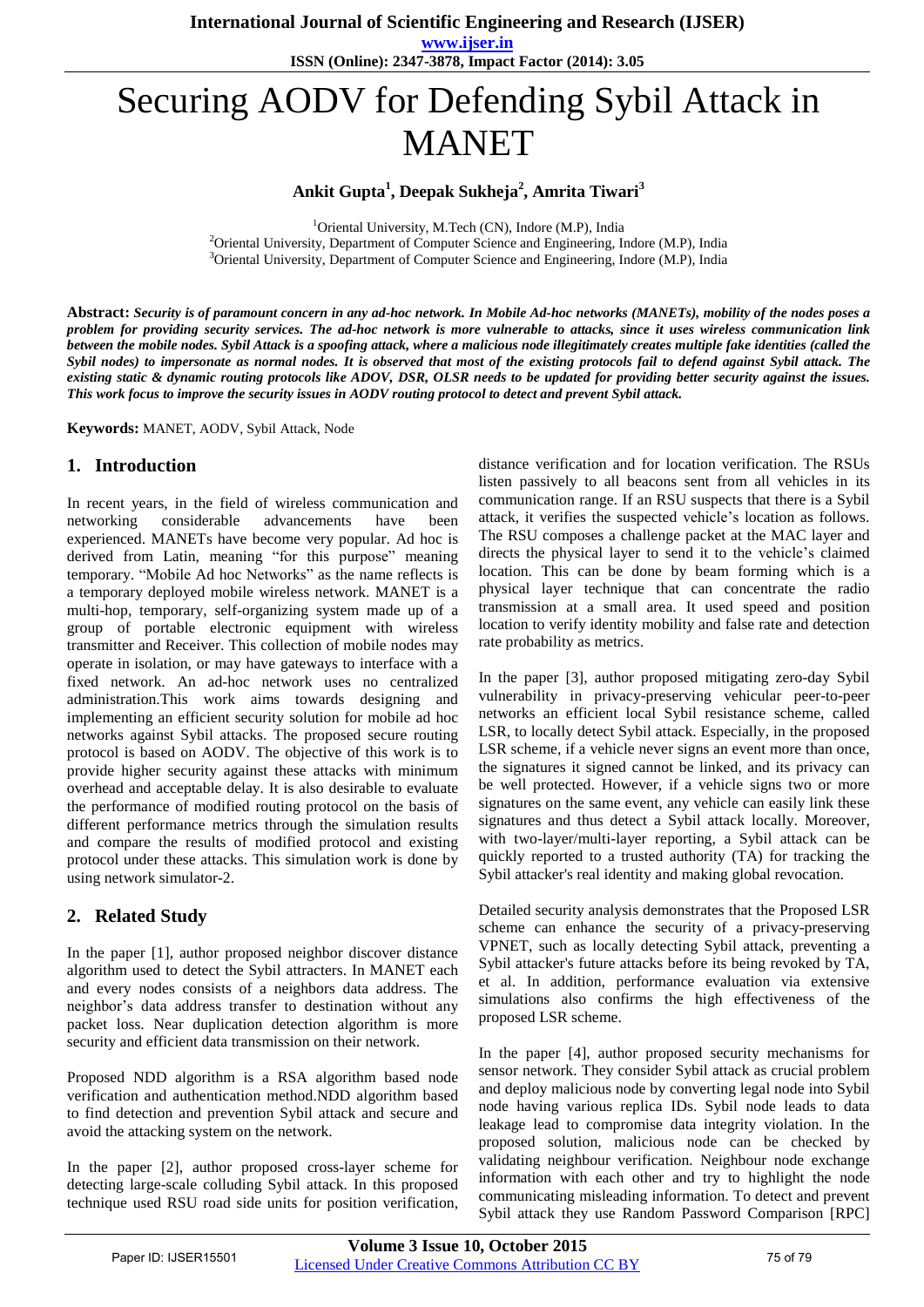## **International Journal of Scientific Engineering and Research (IJSER) www.ijser.in ISSN (Online): 2347-3878, Impact Factor (2014): 3.05**

method. Which proposed that facilitates deployment and control of the position of node thereby preventing the Sybil attack. The RPC method is dynamic and accurate in detecting the Sybil.

In the paper [5], author used RSSI based technique to detect Sybil node in network, each node identified in network with energy level, radio signal strength and ID's. This value associate with routing table and each node identified with this values. If similarity between parameters is observed than node is consider as malicious Sybil node.

In the paper [6], author approach protects routing from Sybil attack. A node with highest id selected as super node or cluster head. All traffic should be transit through super node (snode).this node maintain topology table and routing table of network. Each route lookup request sends to snode and snode replay with route path.

In the paper [7], author proposed key distribution approach in followed in this approach. It create secure communication channel between nodes. Random key set is assigned to nodes and common key used to establish channel for communication. A set of key k assigned form key pool p and node can only communicate if they exchange shared key.

In the paper [8], author proposed method introduced trusted centralized authority in network. The authority is used to assign identity and credentials in network and one to one mapping between node and its identity. Assigned .credential use by trusted authority are cryptograph keys, digital certificate, computed checksum or hash value to verify and validate node identity.

Certificate Authority - peer to peer network a central authority used to assign, trusted credentials to node in network such as digital certificate or validation certificate. It is similar as SSL certification assignment by CA and cryptography solution using public key infrastructure for authentication and validity of node. a trusted node have public key of all nodes in network and send public key encrypted message for verification of nodes when node received message it decrypted it and send reply back message encrypted with private key to trusted node or trusted system approach, in this approach used a single (p2p) or group (distributed network) of administrative node in network to monitor, analysis, detection of abnormal communication pattern .if the detect threat they block node and remove from routing table of nodes in network. This approach is similar to Intrusion detection system (IDS).

In the paper [9], author proposed special type adhoc network sensor network node are located at fixed location. In sensor network a topology map is created and stored in each node. When some node failed sensor node look for other route. If node found in more than one route so it may be a Sybil node. This approach is truly based upon assumption and it is very costly in resource consumption.

# **3. Sybil Attack**

Sybil attack is kind of attack in which malicious node carries fake identities of existing or non-existing legitimate node to control a part of network. A Sybil attack may apply due to poor authentication on network layer .it is an attack which creates repudiation of large fake identities a single physical node to gain disproportional large influence .this attack aims to degrade network services or availability of resources when co-operation is required. The Sybil attack occurs in network when it runs without central authority.



**Figure 3.1:** Sybil attack



**Figure 3.2:** Sybil Attack Taxonomy

Sybil attack is an approach in which a malicious node illegitimately fakes multiple identities by compromised node or clamming same from external source Sybil attack is also capable of disturbing routing mechanism in MANET multipath routing and secure routing may affected by this attack. In multipath routing fake identities may be the part of one or various routes in different position. To compromise communication and degrade network performance.

# **4. Proposed Technique**

This research work proposes an efficient technique to detect and prevent Sybil attack without the need for special hardware or strict location or synchronization requirements. The proposed technique makes use of variance in routing information between neighbours to detect Sybil attack. The detection technique uses an approach based on identity verification formally known as ID verification. The Sybil affected routes are distinguished from legitimate routes by analysing ID value of all neighbours. Basic idea of the technique is to discover alternative routes to the destination. These alternative routes will be dissimilar in length. The idea behind this approach is illustrated below.

## **4.1 Deployment of Sybil Attack in MANET**

The objective of this phase is to create malicious environment of Sybil node to observe the impact of Sybil attack in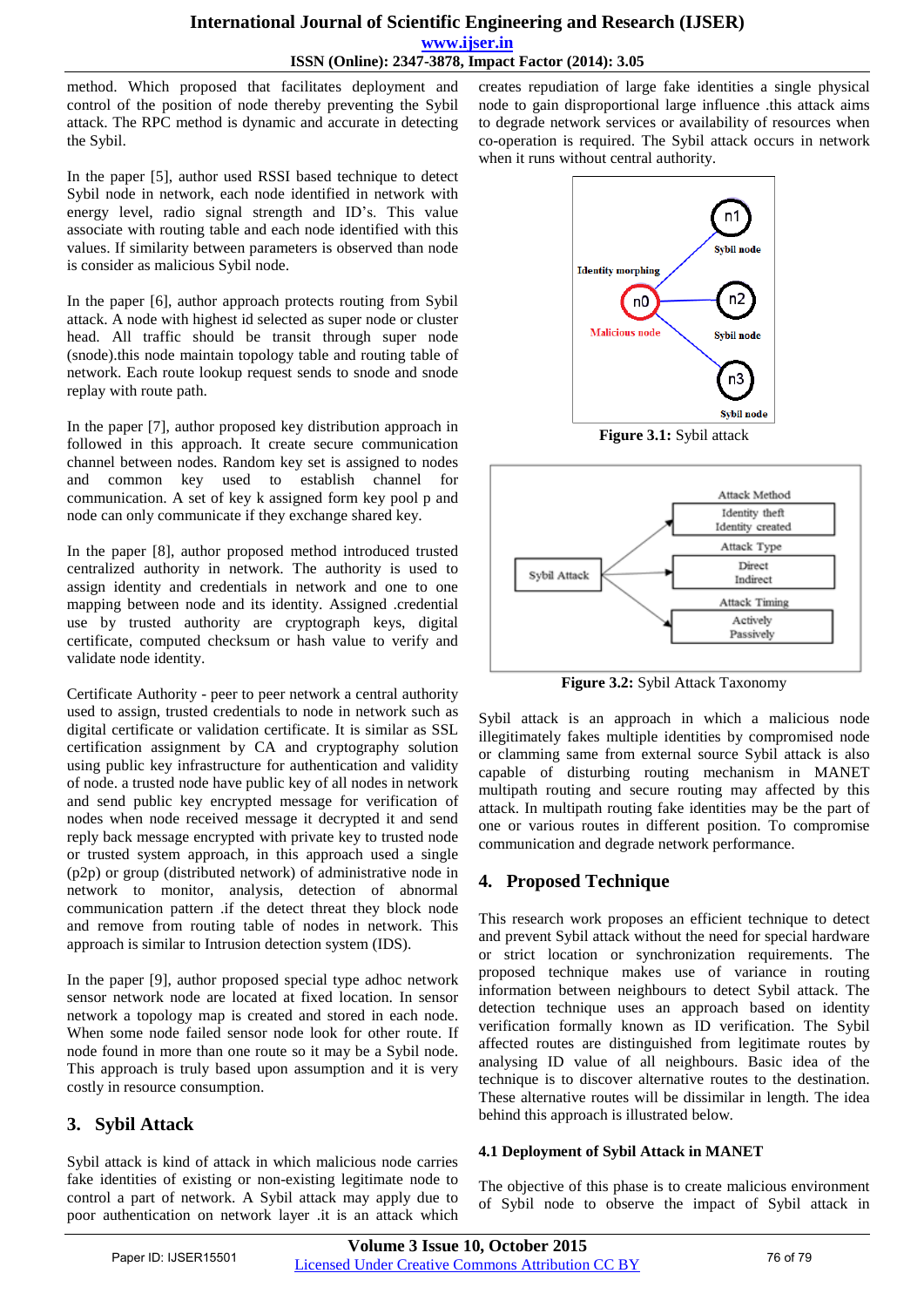#### **International Journal of Scientific Engineering and Research (IJSER) www.ijser.in ISSN (Online): 2347-3878, Impact Factor (2014): 3.05**

MANET. Here, a Sybil node is deploy at time of network deployment. Afterwards, it starts participating into network activity and attempt to collect IDs of neighbour nodes. Sybil attack may be deploying into two ways either through fresh identity or through existing identity. work uses the existing node identity to create multiple ID replicas. In this ways, Sybil node collect neighbour node IDs in routing table. When source broadcast RREQ packet to discover route from source to detonation, it uses fake IDs to misguide source about shortest route towards destination. Thus source register Sybil node into routing table and start communication through malicious node.

#### **4.2 Implementation of Sybil Node Detection**

This phase comprises the detection technique of malicious node using intrusion detection system. AODV protocol has been modified and monitoring methods are deploying to listen and validate fake node id. As per traditional process source will broadcast the RREQ packet to discover shortest route towards destination and register Sybil node into routing table. But in case of detection, it will rebroadcast packet to multiple routes and attempt to collect information of all neighbour nodes. Because Sybil node always uses multiple id for communication, it will have multiple id for same neighbour. Source will compare the id details with stored path and if it found different it consider it as malicious node. In simple words, detection system collect neighbour node information hop count and compare this result with existing routing table. if it found any entry in existing table missing from recently collected neighbour node information, it consider that node as malicious node and forward this detail to SAODV.

#### **4.3 Development of SAODV to prevent Sybil nodes**

This phase is to detect and prevent Sybil attacks in AODV routing protocol which has been done in the proposed technique based on identity verification approach. The basic idea behind the proposed technique is to integrate Intrusion detection scheme and SAODV algorithm to detect and prevent Sybil attack. Here, detection approach detect malicious node by cross examine identity verification and forward malicious node ID to SAODV. This process deletes malicious node entry from source routing table and blacklists the malicious node at source node. Next time, when source attempt to forward packet towards destination, it verify node information from blacklist and bypass the malicious route.

#### **BEGIN:**

Setting Parameters - Set Channel – Wireless Set Link – Mac/802\_11 Set Traffic Pattern – CBR Set Transport Agent – UDP Set Nodes - 100, 300, 500 Set Duration – 500 Sec Sybil Node Deployment - Broadcast RREQ to all neighbours Receive Acknowledgement Update Routing table with multiple fabricated IDs Mechanism to detect Sybil node Intrusion - Broadcast RREQ to All Neighbours, Wait for Reply Acknowledgement If pdr is < threshold value, check for intrusion; If (Rtable  $ID =$  = Received ID)

rtable.hopcount == rep.hopcount; Validate TTL Value; Source REP ACK  $==$  True && TTL $==$  Fixed; Revert RREP & ACK; Else Set ACK==False; Forward malicious node id to SADOV; BroadcastRREQ; Secure AODV to prevent genuine node from malicious Sybil node -

If (Intermediate node  $==$  malicious node)

 $ACK == False$ 

Bypass malicious route, Delete malicious node entry at source note routing table

Search alternate path

Else

Forward packet to next node;

**END** 



**Figure 4.1:** Flow Chart of Proposed Algorithm

#### **4.2 Implementation Steps**

The work starts with studying the theoretical and practical concept of the AODV routing protocol.

- 1. AODV routing protocol is then implemented in ns2 on different scenarios have 100 nodes, 300 nodes and 500 nodes in network.
- 2. Performance evaluation of AODV protocol under different scenarios is done on basis of Throughput, Packet Delivery Ratio and Packet Drop Ratio.
- 3.Theoretical aspects of security issues and their impacts on ado network are studied.
- 4. Simulation of network AODV routing protocol with Sybil Attack is done to analyse the impact of malicious node on performance metrics.
- 5. Analyse the impact Sybil Attack on various performance metrics for AODV.
- 6.Implement the proposed detection technique in AODV for detection of Sybil Attack.
- 7. Analyse the performance metrics for modified AODV using detection technique to detect Sybil attack.
- 8.Implement the proposed Secure-AODV technique in AODV for prevention of Sybil Attack.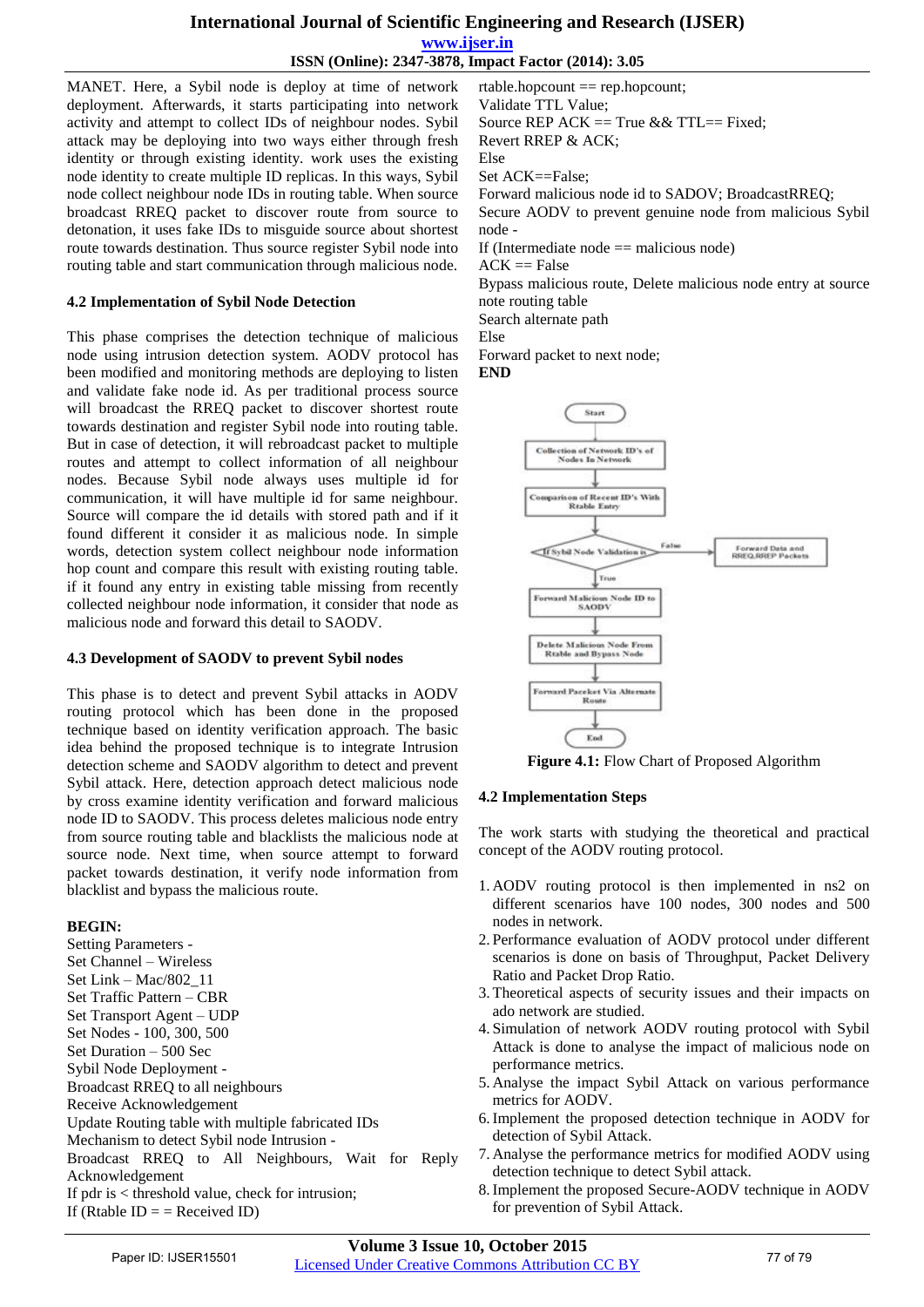#### **International Journal of Scientific Engineering and Research (IJSER) www.ijser.in ISSN (Online): 2347-3878, Impact Factor (2014): 3.05**

- 9. Analyse the performance metrics for modified SAODV using to prevent Sybil attack.
- 10. Compare the performance parameters for AODV under Sybil Attack, IDS AODV and SAODV for 100 nodes, 300 nodes and 500 nodes Scenario



**Figure 4.2:** Flow Chart of Implementation



**Figure 4.3:** Simulation Scenario with 500 nodes in MANET

# **5. Result Observation**

The simulation of the work completed in three scenarios. The configuration of scenarios is based on the number of nodes are deployed and the position of the source node and destination node. Initially all nodes in each scenario are normal and no malicious node is present in the scenario. The standard AODV

routing algorithm is used at routing protocol on network layer. The scenarios are differentiated as per normal scenario, scenario with Sybil nodes and scenario with proposed technique. Impact of performance variation is observed in 100 nodes, 300 nodes and 500 nodes.

Scenario 1: It describes the normal situation of mobile ad-hoc networks with normal AODV routing protocols.

Scenario 2: It described impact of Sybil Attack and impact of Sybil attack on performance of ad-hoc networks.

Scenario 3: it implements the proposed technique to detect and prevent Sybil attack in mobile ad-hoc networks.

Figure 5.1 & 5.2 demonstrates the evaluated performance of normal AODV, AODV with Sybil attack and modified AODV with improved performance. The network performance metric is throughput and packet delivery ratio.

 $Throughout = Total received packets / Total simulation time$ …Equation (1)

Packet Delivery Ratio = (packets received/packets sent) ...Equation (2)

## **Throughput Graph**



**Figure 5.1:** Comparison of Throughput in 100, 300, 500 Node Network with Different Scenario

#### **Packet Delivery Ratio Graph**



**Figure 5.2:** Comparison of PDR in 100, 300, 500 Node Network with Different Scenario

**Description** - Result show in graph describe that before Sybil attack throughput and packet delivery ratio is high and after